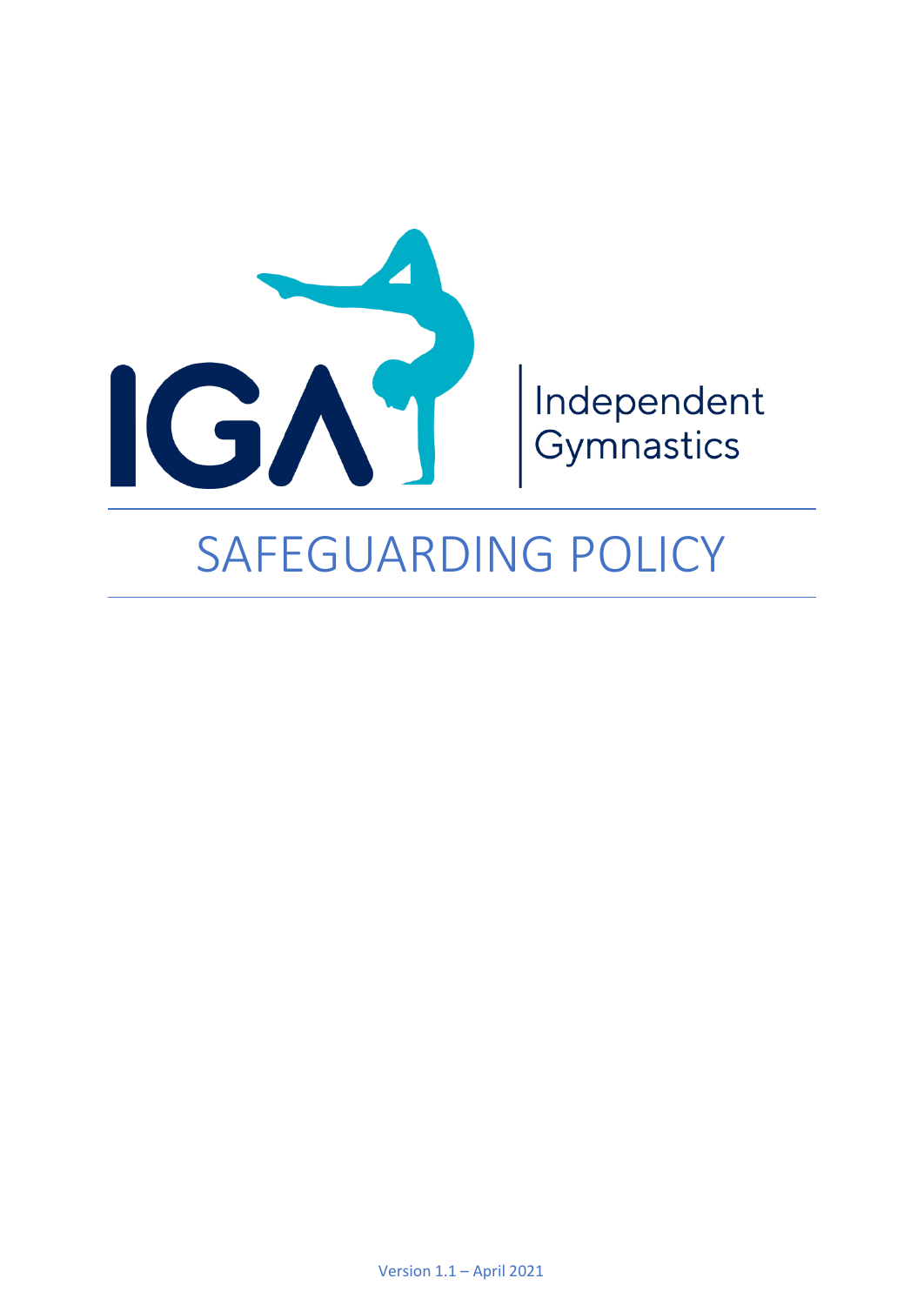## Contents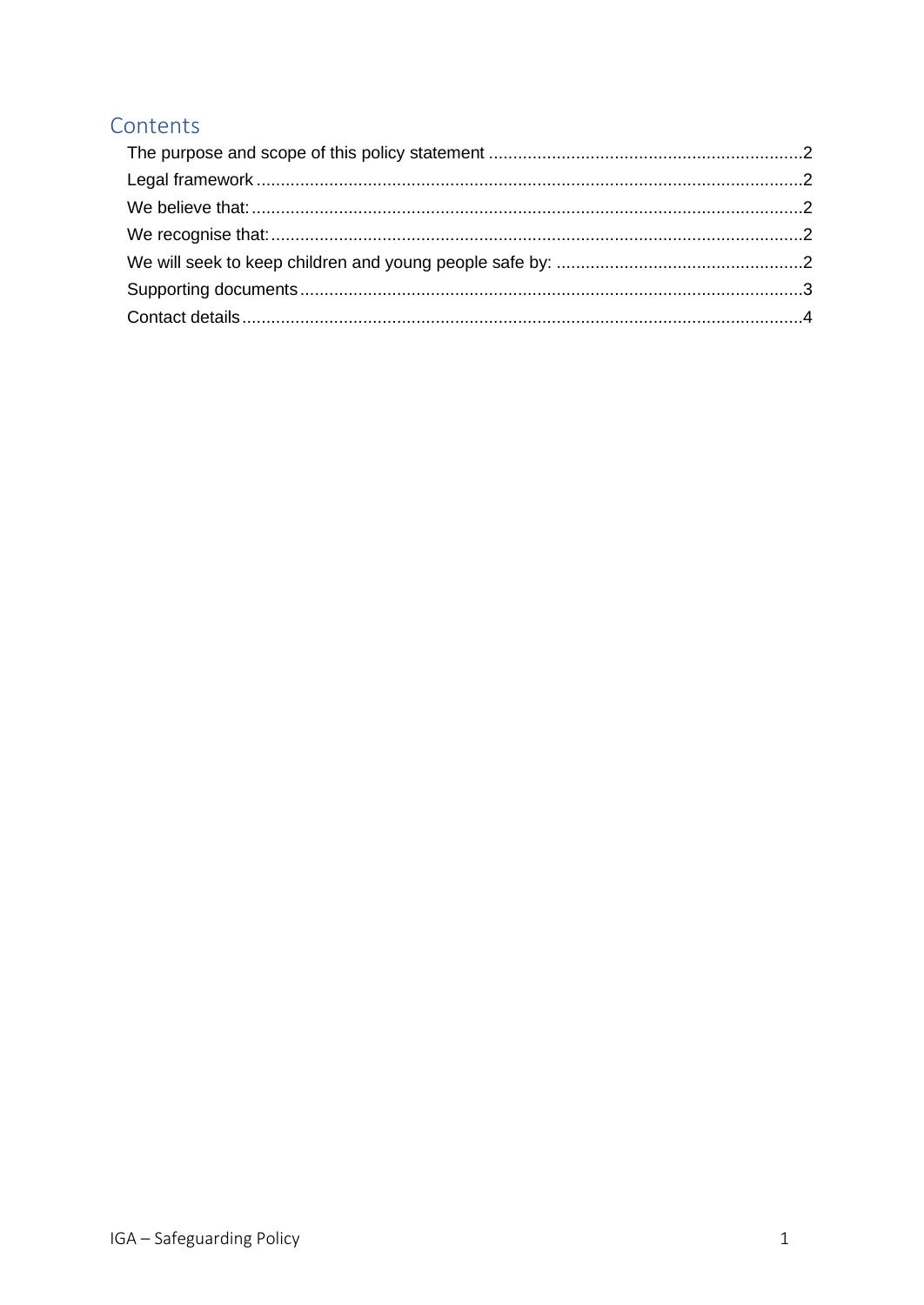## <span id="page-2-0"></span>The purpose and scope of this policy statement

IGA and its affiliated clubs work with children and families as part of its activities. These include: Sports Classes, Birthday Parties, Holiday clubs and Competitions.

The purpose of this policy statement is:

- to protect children and young people who receive IGA or their affiliated club's services. This includes the children of adults who use our services
- to provide staff and volunteers, as well as children and young people and their families, with the overarching principles that guide our approach to child protection.

This policy statement applies to anyone working on behalf of IGA and its affiliated clubs.

## <span id="page-2-1"></span>Legal framework

This policy has been drawn up on the basis of legislation, policy and guidance that seeks to protect children in England, Scotland, Wales & Northern Island. A summary of the key legislation and guidance is available from [nspcc.org.uk/childprotection.](file:///D:/1%20Dropbox/Dropbox%20(Jason%20Wise)/1%20Work/IGA/IGAA%20-%20Office/3%20Documents/1%20Templates/nspcc.org.uk/childprotection)

## <span id="page-2-2"></span>We believe that:

- children and young people should never experience abuse of any kind
- we have a responsibility to promote the welfare of all children and young people, to keep them safe and to practise in a way that protects them.

## <span id="page-2-3"></span>We recognise that:

- the welfare of the child is paramount
- all children, regardless of age, disability, gender reassignment, race, religion or belief, sex, or sexual orientation have a right to equal protection from all types of harm or abuse
- some children are additionally vulnerable because of the impact of previous experiences, their level of dependency, communication needs or other issues
- working in partnership with children, young people, their parents, carers and other agencies is essential in promoting young people's welfare.

## <span id="page-2-4"></span>We will seek to keep children and young people safe by:

- valuing, listening to and respecting them
- appointing a nominated child protection/safeguarding lead, a deputy child protection/safeguarding lead
- developing child protection and safeguarding policies and procedures which reflect best practice
- using our safeguarding procedures to share concerns and relevant information with agencies who need to know, and involving children, young people, parents, families and carers appropriately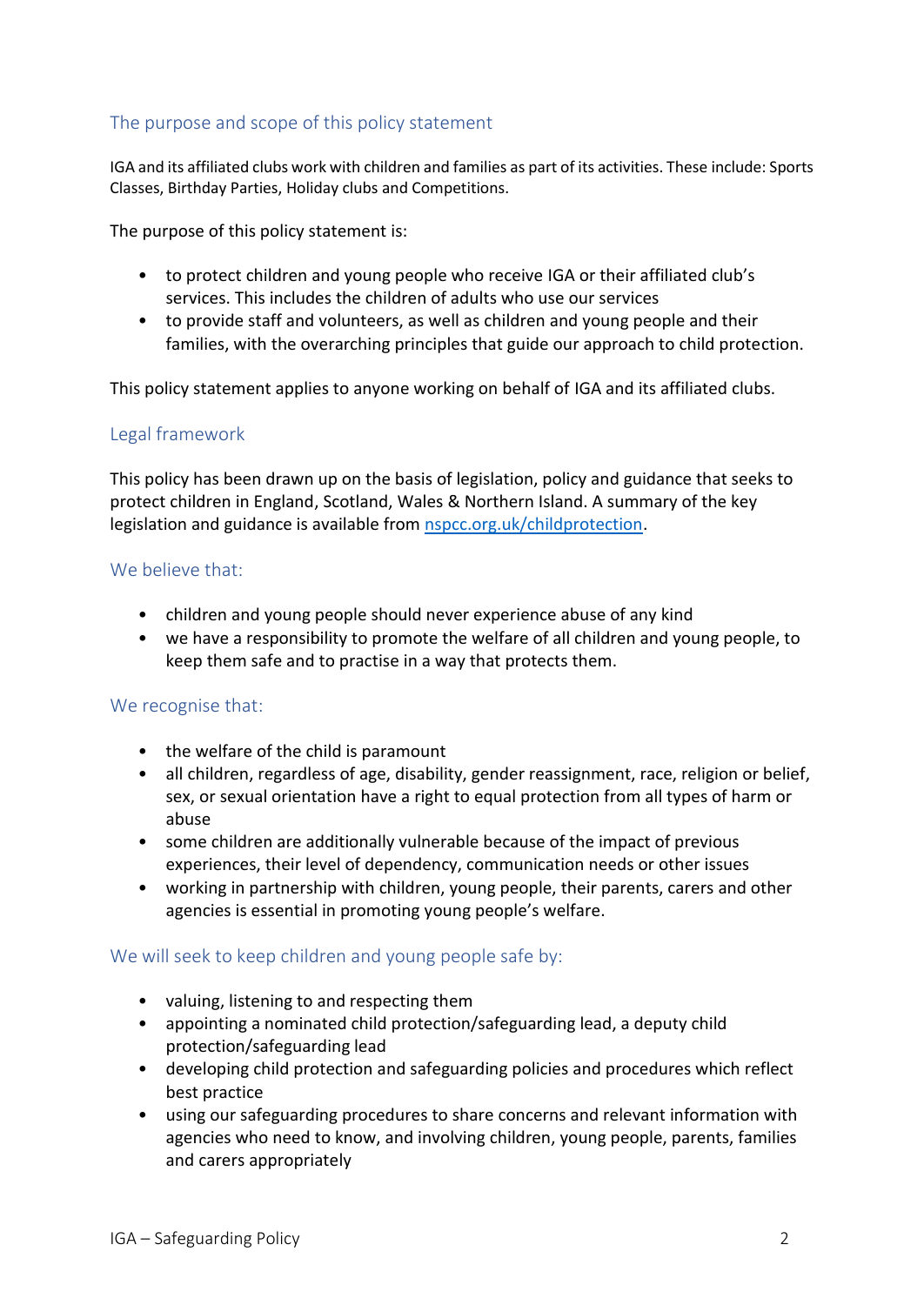- creating and maintaining an anti-bullying environment and ensuring that we have a policy and procedure to help us deal effectively with any bullying that does arise
- developing and implementing an effective online safety policy and related procedures
- sharing information about child protection and safeguarding best practice with children, their families, staff and volunteers via leaflets, posters, group work and oneto-one discussions
- recruiting staff and volunteers safely, ensuring all necessary checks are made
- providing effective management for staff and volunteers through supervision, support, training, and quality assurance measures
- implementing a code of conduct for staff and volunteers
- using our procedures to manage any allegations against staff and volunteers appropriately
- ensuring that we have effective complaints and whistleblowing measures in place
- ensuring that we provide a safe physical environment for our children, young people, staff and volunteers, by applying health and safety measures in accordance with the law and regulatory guidance
- recording and storing information professionally and securely, in line with data protection legislation and guidance.

## <span id="page-3-0"></span>Supporting documents

This policy statement should be read alongside our organisational policies, procedures, guidance, and other related documents.

- Role of the designated safeguarding officer.
- Worried about a child
- Dealing with allegations made against a gymnastics coach or volunteer
- Code of conduct for staff and volunteers
- Code of conduct for children and young people
- Code of conduct for Parents/Carers
- Photography & Filming
- Safer recruitment
- Online safety
- Anti-bullying
- Complaints Policy
- Whistleblowing
- Health and safety
- Participant to Coach Ratio